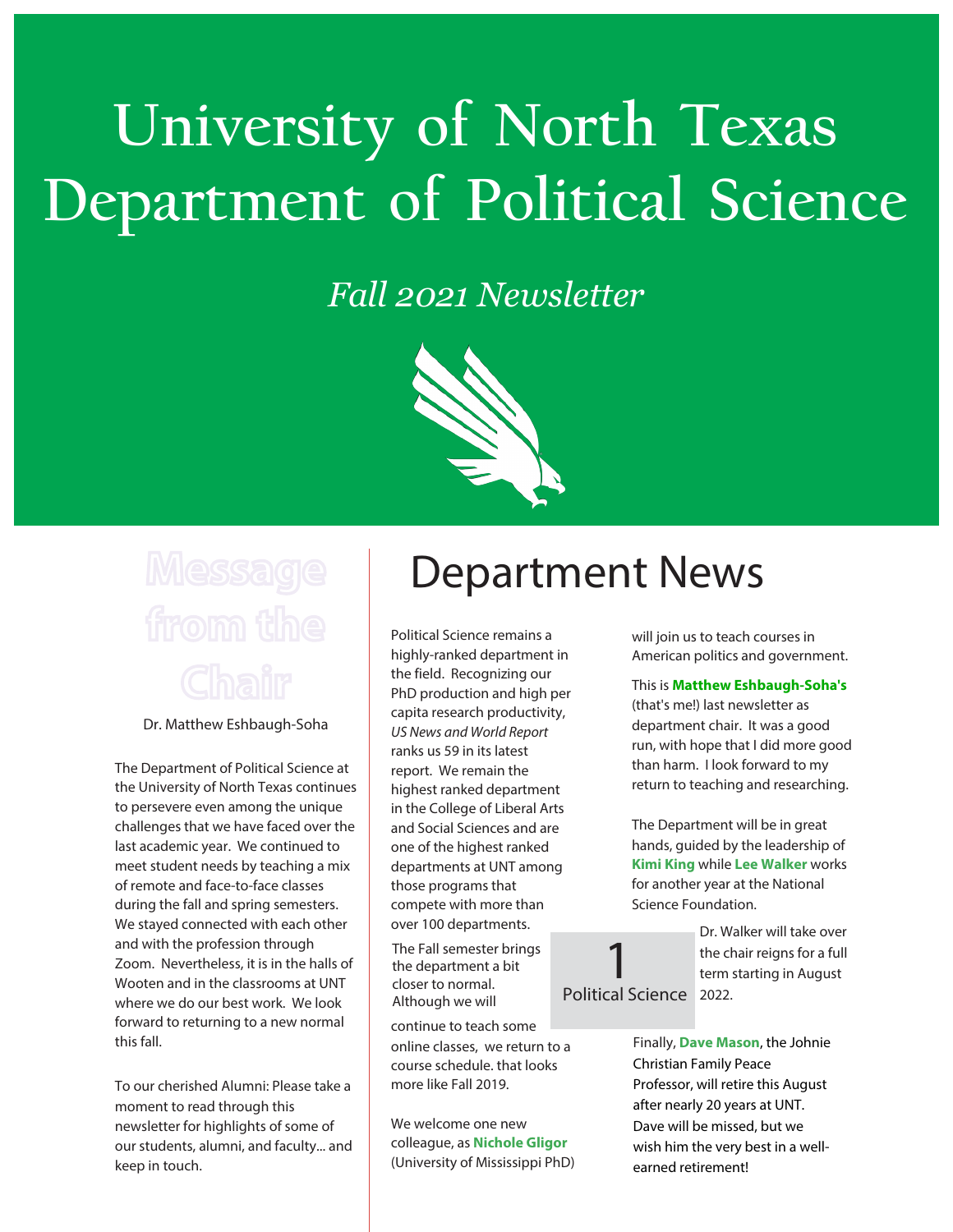### Faculty Grants

Drs. Alex Duff, Richard Ruderman, and Catherine Borck are actively energizing our political theory program. They successfully won a \$10,000 grant from the Jack Miller Center this summer. The grant will provide support to fund three speakers who are experts in America's Founding and who will speak on the principles of liberalism. The funds will also provide scholarships for students as members in an ongoing "society of fellows" who will meet to discuss these and other topics.



Glen Biglaiser

### The Eminent Eagle keeps watch in Wooten Hall

## Faculty News

The department's successful run on UNT awards continued during the 2021 academic year! Although delayed until the fall 2020, last year's award winners finally received their accolades at the annual Salute to Faculty Excellence Ceremony. What follows are our 2021 award recipients.

First, **Glen Biglaiser** was this year's winner of the President's Council Teaching Award. This is a preeminent teaching award at UNT, and it is welldeserved. He joins five other colleagues who have also won this award in recent years.

Second, **Paul Hensel** was named a finalist for the College of Liberal Arts and Social Sciences. An impressive accolade, and we were proud to finally recognize Professor Hensel for his research contributions.

# department of<br>**POLITICAL SCIENCE**



The department has honored its faculty with departmental awards for the fourth straight year.

Our winners this year are **Michael Greig**  for his research on international mediation, **Glen Biglaiser** for his excellence in undergraduate teaching, **Marijke Breuning** for her dedication to graduate education, and **Wendy Watson** for her outstanding service to the department.

Finally, **John Ishiyama** will serve as the next President of the American Political Science Association, which is the national professional organization in the field of political science.

## Connect with UNT Political Science!



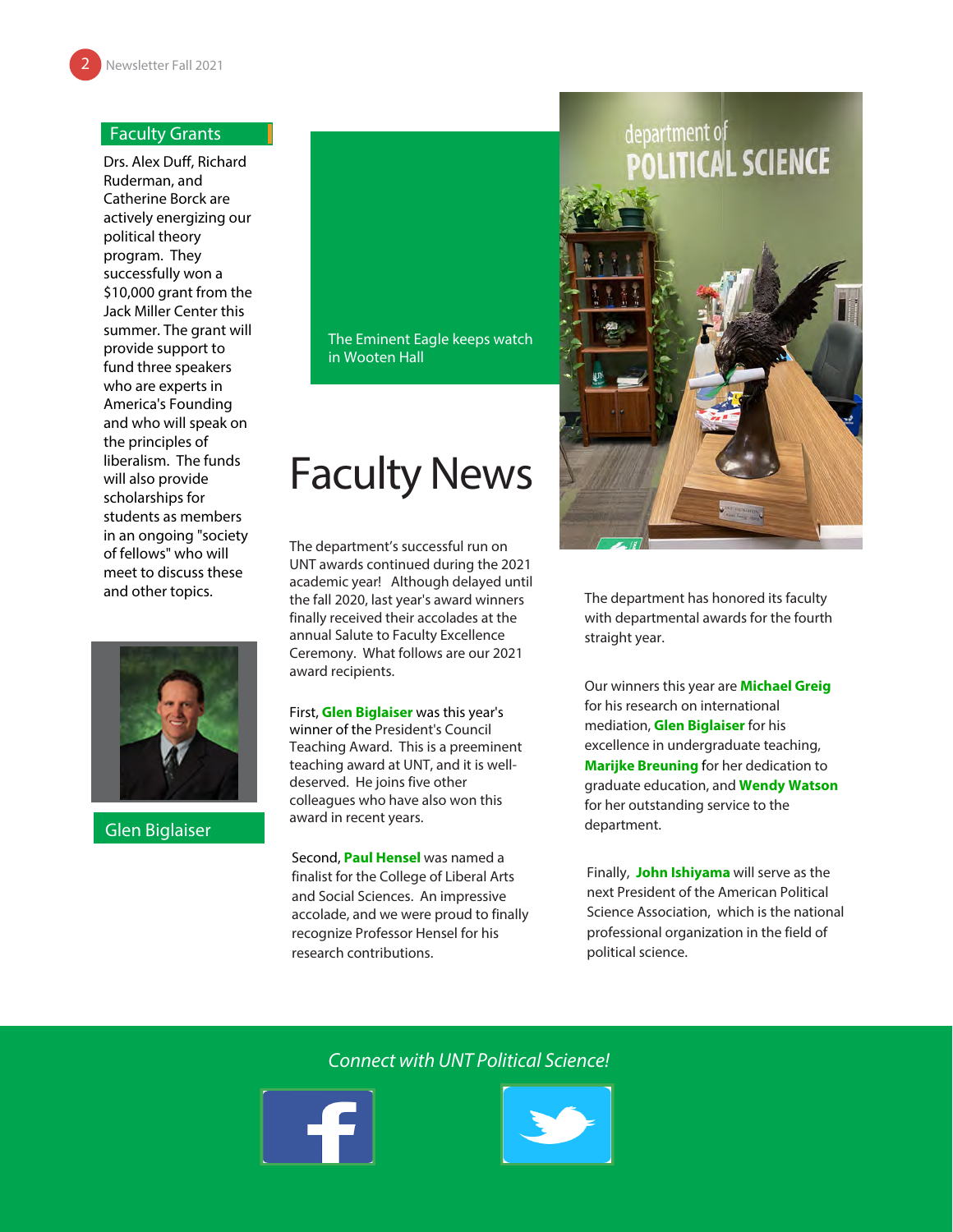

## Student Spotlight DeAnne Roark named most outstanding graduate

student for 2020-2021

**DeAnne Roark** enters her fourth year as a doctoral student studying International Relations and American Politics in fall 2021. Before joining UNT, she earned both a B.A. and M.A. in Political Science from the University of Texas at Arlington. Ms. Roark is currently the President of the Political Science Graduate Student Association, the official graduate organization of the Department of Political Science at UNT. Her passion for helping others also permeates through her research interests on human rights and peacebuilding in the aftermath of violent conflict. Her dissertation focuses on how sexual violence during civil war conditions the impact that transitional justice policies have on political behavior and reconciliation in postconflict settings. The purpose of her research is to shed light on the disproportionate impact that violent conflict has on women to help inform policymakers about the ways in which peacebuilding efforts can mitigate these effects both during and after civil conflict.

### Scholarship Winners

**Domingo Garcia Scholarship** Amerah Suleiman

**Steven C. Poe Scholarship** Alexa Campbell Esmeralda Lopez

**Frank Feigert Scholarship**

Elizabeth Mattson Jana Sabri

**Clovis and Marilyn Morrisson Scholarship** Tiffany Contessa Michael Fish Emily Ryter Metti Temesgen



DeAnne Roark

Student Awards

**Ralph Yarborough Award for Best Undergraduate Paper**

Jeremy Ryan Price

**Research Assistant Award** Hope Dewell Gentry Michelle Ramirez

**Teaching Fellow Award** Daniel Mintun

## **Support Political Science**

Please consider giving to one of the following funds to help students and our research.

**\* Steven C. Poe Scholarship:** Honors the late Steve Poe former professor at UNT, and provides scholarships to students interested in human rights.

**\* Domingo Garcia Scholarship:** A fund to honor Domingo Garcia and provide scholarships to students of political science.